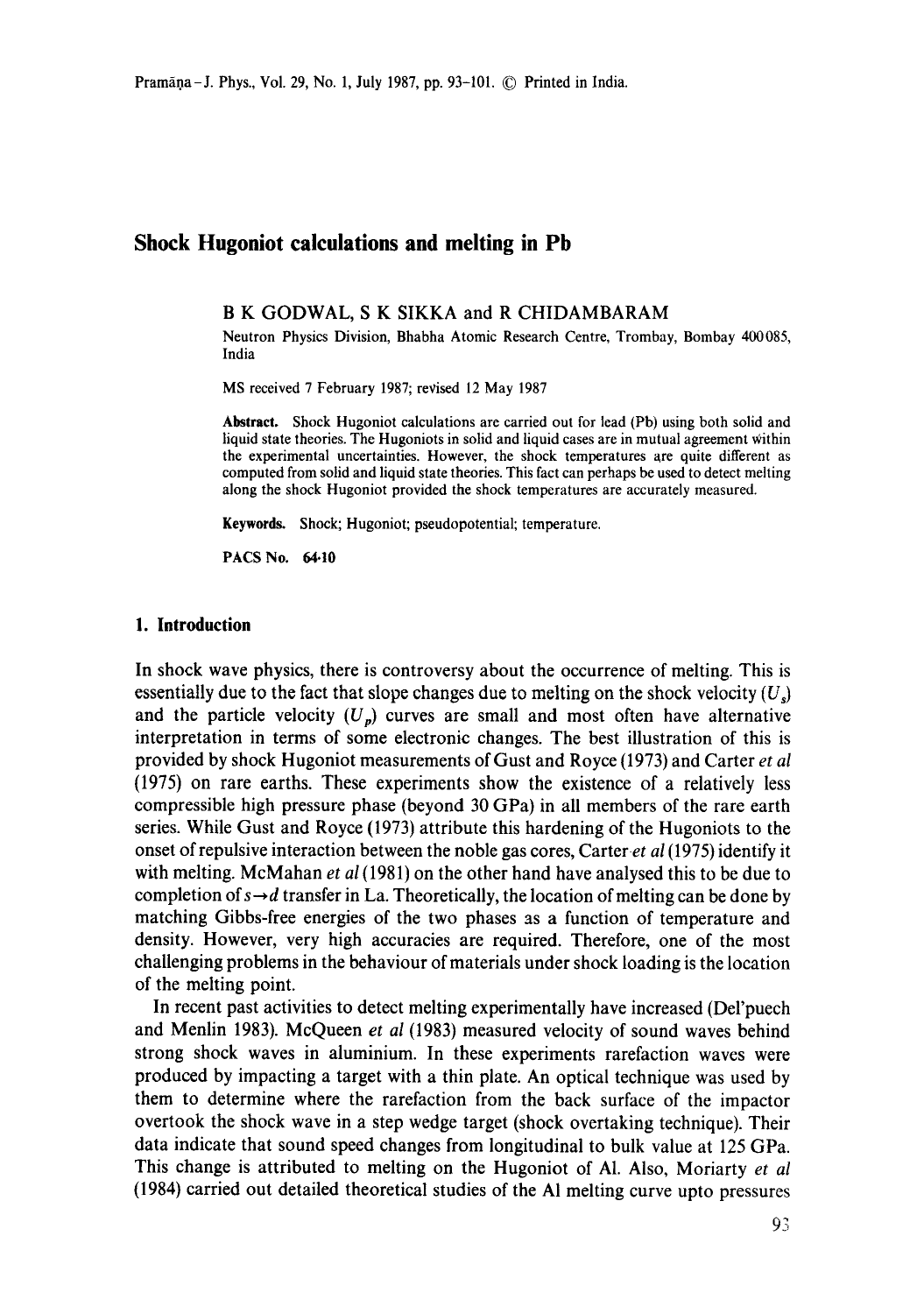of 200 GPa. These authors used rigorous generalized pseudopotential theory which involved first principle nonlocal pseudopotential and parametrized local pseudopotential models, the parameters of which had been obtained by fitting to the first-principle band theory and experimental equation-of-state data. These treatments utilized full lattice dynamical calculations of the phonon free energy in the solid, within the harmonic approximation, and fluid variational theory to obtain the free energy of the liquid. With soft sphere reference system (Ross 1979), these workers (Moriarty *et al*  1984) predicted melting on the shock Hugoniot to begin at about 120 GPa and to end at about 155 GPa, in excellent agreement with the measurements of McQueen *et al*  (1983) on AI. Again Swenson *et al* (1986) have carried out sound wave overtake measurements on CsI. The results of these experiments were combined by them with the shock wave optical pyrometry data of Radousky *et al* (1985) to confirm that CsI melts along the Hugoniot at a pressure of roughly 30 GPa. Further Brown and McQueen (1986) have determined sound velocities in shock compressed iron upto pressures of 400 GPa. The discontinuity in these measurements at about 245 GPa is believed to indicate the onset of melting.

In the present work we have applied the solid and liquid state theories to investigate the behaviour of shock pressure and shock temperature along the shock Hugoniot of Pb. As in many other materials, the melting temperature in Pb under shock compression is expected to get increased as compared to its normal melting temperature (874 K) and there may be a mixed solid-liquid state region (Bennett *et al*  1978). In Pb, the various estimates of melting pressure on Hugoniot range from 22 to 124 GPa (Duvall and Graham 1977; Carter 1973).

# **2. Equation of state**

### 2.1 *Solid state*

We start with the Helmholtz free energy

$$
F = E - TS; \tag{1}
$$

and obtain the pressures as the volume derivative

$$
p = -(\partial F/\partial V)_T. \tag{2}
$$

The free energy  $F(V, T)$  can be broken into the following parts (for details see Godwal *et al* 1983)

$$
F(V,T) = F_c(V) + F_h + F_e. \tag{3}
$$

Here  $F_c$  is the free energy in the cold-compressed state (V,  $T_0 = 0^\circ K$ ,  $Z_0$ ) and is calculated for the valence charge  $Z_0$ . The valence charge is expected to change due to pressure and thermal ionization effects at high compressions along the shock Hugoniot (Godwal *et al* 1983).  $F_c$  is equal to the corresponding  $E_c$ , the internal energy at 0 K. The zero point energy is neglected. Based on second order pseudopotential theory (Heine and Weaire 1970) this can be written as

$$
E_c = Z_0(E_k + E_x + E_c) - \alpha(Z_0^2/r_a) + E_1 + E_2. \tag{4}
$$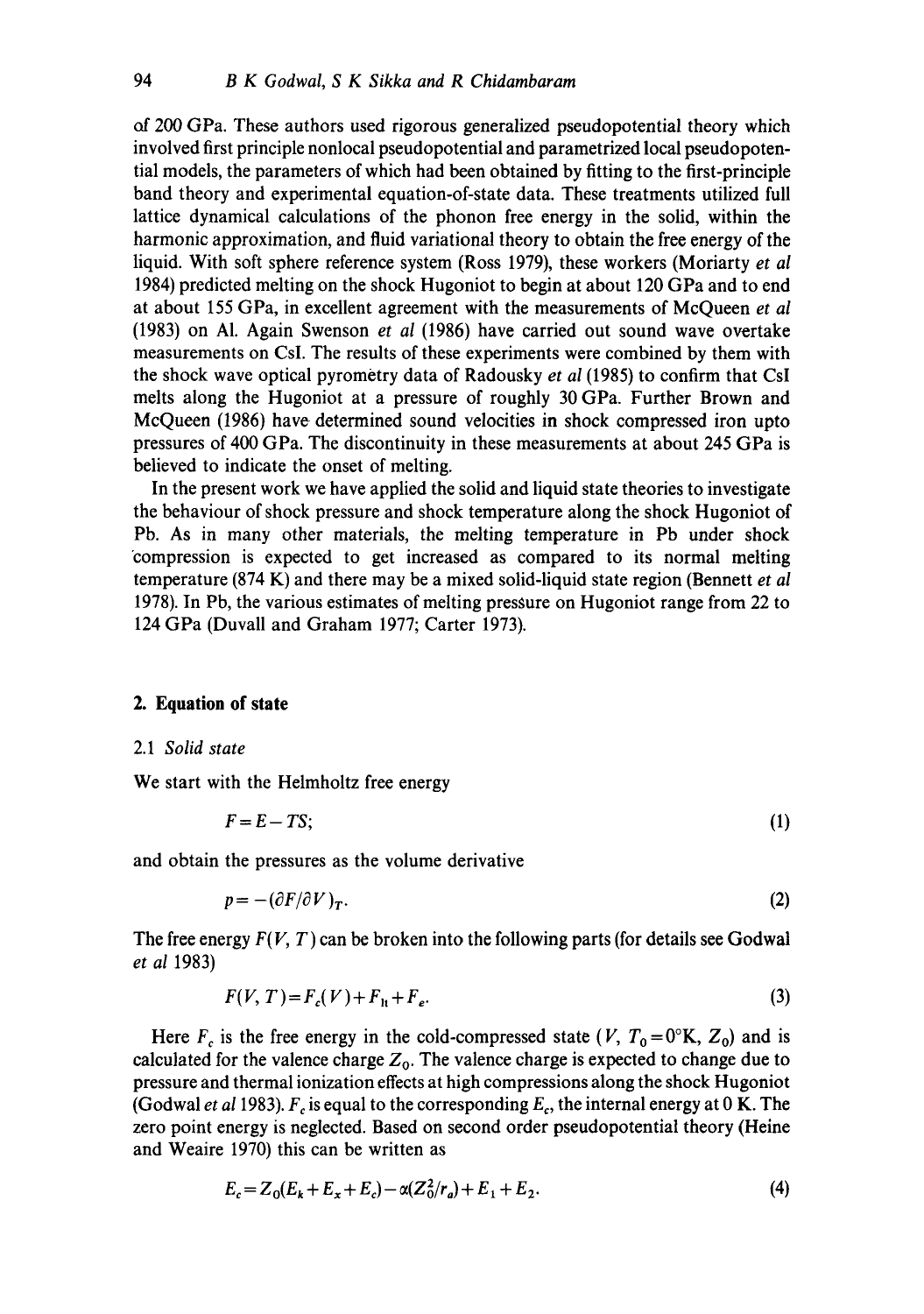Here  $E_k$ ,  $E_x$  and  $E_c$  represent the kinetic, exchange and correlation energies of the homogeneous electron gas of charge  $Z_0$ . The second term is the electrostatic energy as a function of the atomic radius ( $V=4/3 \pi r_a^3$ ;  $\alpha =$  Madelung constant).  $E_1$  and the last term  $(E_2)$  are the first and second order band structure terms. Further,  $E_2$  is given by

$$
E_2 = \sum_{g} {\left[ {\left\{ {\left. S\right[ (g) \right]}^2 } \right\}} * {\left[ {\left\{ v \right[ (g) \right]}^2 } \right]} * \chi(g) * \varepsilon(g). \tag{5}
$$

The various quantities here have the same meaning as given by Heine and Weaire (1970).  $E_1$  is determined from zero pressure condition and  $E_2$  is obtained from numerical integration by knowing the form of electron ion pseudopotential. For the lattice thermal contribution  $E<sub>h</sub>$  the internal energy is taken as  $3k<sub>g</sub> T$  (per atom) and the corresponding pressure term (Zel'dovich and Raizer 1967) is

$$
P_{\rm h} = \gamma E_{\rm h}/V \tag{6}
$$

and the nuclear Grüneisen parameter values  $\gamma$  are estimated from the phonon frequencies (vs)

$$
\gamma(V) = -\langle \mathrm{d} \ln V \rangle \tag{7}
$$

It has been found that  $\gamma$  is essentially a function of V and does not depend significantly on temperature [Dienes *et al* (1980)].

Finally, the electronic contribution to the free energy  $F_e$  (Voropinov *et al* 1970; McMahan *et al* 1977; Godwal 1980)

$$
F_e = \sum_k \varepsilon_k [\eta_k(T) - \eta_k(0)] + k_\beta T \sum_k [\eta_k \ln \eta_k + (1 - \eta_k) \ln \eta_k],
$$
\n(8)

where  $\varepsilon_k(V)$  are the conduction-electron ground state eigenvalues and  $\eta_k(T)$  is the occupancy of any level

$$
\eta_k(T) = \{ [\exp(\varepsilon_k - \mu)/kT] + 1 \}^{-1}, \tag{9}
$$

 $\mu$  is the chemical potential. For small thermal excitations the change in  $F_e$  is caused by changes in occupancies of one-electron energy levels and hence

$$
P_e = -\sum_{k} \delta \varepsilon_k(V) / \delta V[\eta_k(T) - \eta_k(0)]. \qquad (10)
$$

# 2.2 *Liquid state*

Many of the terms in the free energy of a liquid metal can be transposed directly from the solid (see equation (4)). It remains, however, to find ways of computing the liquid structure factor and the entropy of the liquid. By analogy with the treatment used in solid state, it is natural to find a variational principle to determine any unknown parameters on which the free energy may depend. All these goals are accomplished with the help of a well-known inequality for the free energy derived from thermodynamic perturbation theory (Mansoori and Canfield *1969;* Rasaiah and Stell 1970) and known as the Gibbs-Bogolyubov inequality

$$
F \leq F_0 + \langle \Delta U \rangle_0. \tag{11}
$$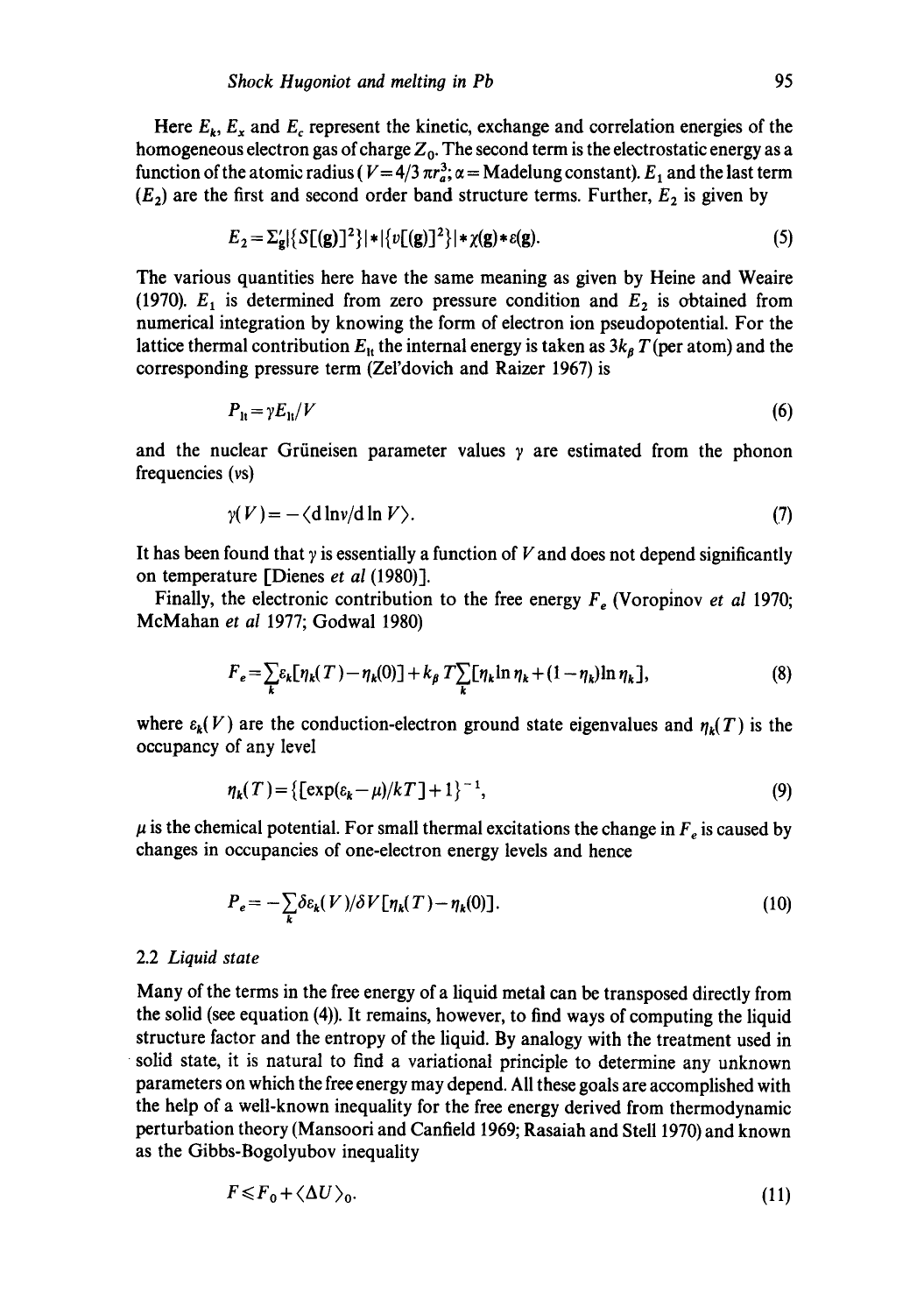Here  $F_0$  is the free energy of the reference system and  $\langle \Delta U \rangle_0$  is the difference in the potential energy of the real system from the reference system. ( ) denotes the average of  $\Delta U$  taken over all reference configurations. The collection of hard spheres, soft spheres, corrected rigid spheres (CRIS), and one-component plasma (OCP) have been used as reference systems. We have employed two reference systems in our calculations to judge the variability of results from these different reference systems (Stroud and Ashcroft 1978; Ross 1979; Kerley 1980; Moriarty *et al* 1984--for more details see Godwal *et al*  1983).

#### *3.1 Pseudopotential hard sphere method*

If the intermolecular forces are pairwise additive, the first order term in  $(11)$  can be calculated from the pair distribution function.

$$
F \leq F_{\text{HS}} + N\rho/2 \int_0^\infty g_{\text{HS}}(r, \eta) u(r) d^3r. \tag{12}
$$

Here  $g_{HS}$  is the pair distribution function of the hard spheres and  $\eta$  is the packing fraction ( $\eta = \pi \rho \sigma^3/6$ ;  $\sigma$  being the hard sphere diameter and  $\rho$  the density),  $g_{\text{HS}}$  can be further expressed in terms of hard sphere structure factor  $S_{HS}$  (see Stroud and Aschcroft 1978). Though the hard spheres have attractive features like availability of closed form analytic approximations for  $g_{HS}$ , at high density however, the repulsion tends to be too severe.

We now write out the various terms in the approximate liquid free energy

$$
F = Z_0(E_k + E_x + E_{co}) + E_M + E_1 + E_2 + E_{kin} - TS.
$$
\n(13)

Using the Percus-Yevick approximation for the hard sphere structure factor, the Madelung energy  $(E_M)$  and the entropy (S) terms are known in terms of packing fraction and hard sphere diameter.  $E_2$  is determined from numerical integration using a form for the pseudopotential and hard sphere structure factor.  $E_{kin}$  is the ionic kinetic energy (=3/2  $k_{\beta} T$ ). For specified volume,  $\eta$  is determined by  $(\partial F/\partial \sigma)_{V,T} = 0$  and like the solid case,  $E_1$  can also be determined using the condition  $(\partial F/\partial V)_T|_{V_0}=0$ .

# 3.2 *CRIS model (corrected rigid spheres)*

The CRIS model was developed by Kerley (1980) and has been applied to many systems. This model is based on the perturbation theory of fluids in which explicit knowledge of the interaction potential is not required. Instead, the energy of the fluid molecule in the cage formed by its neighbours is calculated from the zero degree isotherm of the solid, corrected for coordination number in the liquid. This 'cold curve' is usually easier to compute than an effective pair potential. This model is preferred when higher order (three-body) forces are important. In this model, the calculation of the thermodynamic properties proceeds in two steps. Again to first order, the Helmholtz free energy is given by (11).  $F_0$  and the corresponding pressure contribution are fitted to the following expressions

$$
[F/(Nk_{\beta} T)]_0 = -3\ln(1-\eta/\eta_c) + \sum_{k=1}^{4} A_k(\eta/\eta_c)^k
$$
 (14)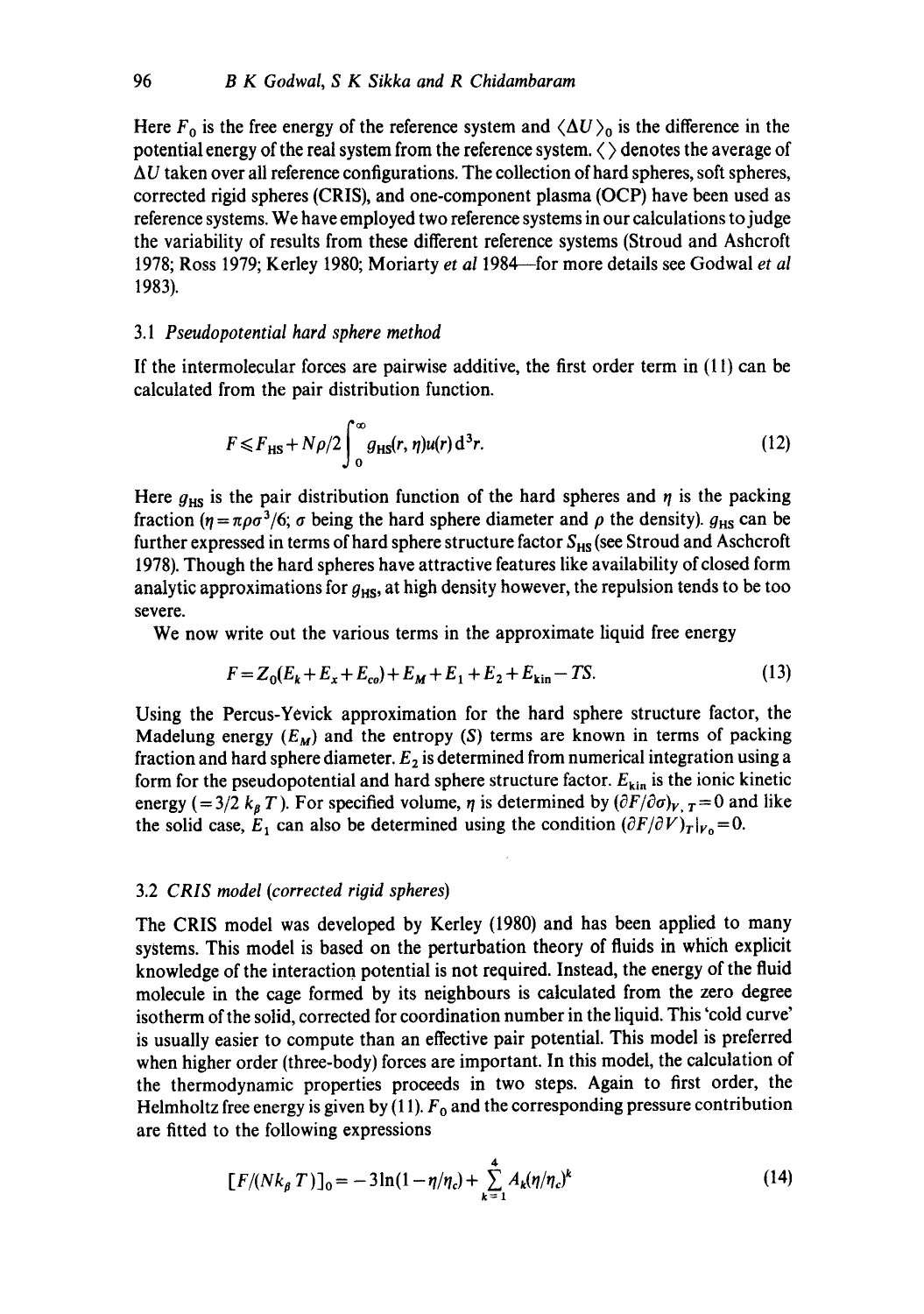and

$$
[PV/(Nk_{\beta} T)]_0 = 1 + 3\eta/(\eta_c - \eta) + \sum_{k=1}^{3} k A_k (\eta/\eta_c)^k.
$$
 (15)

The quantity  $\eta$  ( $\eta_c = 0.6452$ ) is identified as the packing fraction for randomly closepacked spheres. The coefficients  $A_k$  have been obtained from virial expansion and have the values viz  $A_1 = -0.4194$ ,  $A_2 = 0.5812$ ,  $A_3 = 0.6439$  and  $A_4 = 0.4730$ .

In order to know  $\langle \Delta U \rangle_0$  we note that the CRIS model assumes the nearest neighbours to lie on spherical shells and each molecule is located in a cage formed by these neighbours. The radius of the cage R and the coordination number  $\nu$  vary from molecule to molecule keeping  $v/N$  fixed. The average value of  $\Delta U$  over all the configurations of the system assuming the contributions outside the first neighbour cage as negligible can be shown to be

$$
\langle \Delta U \rangle_0 = -(\sqrt{2}\pi/3N) \int_0^{R_x} \varphi(R, v) g_{s0(R)} R^{-1} \, \mathrm{d}R \tag{16}
$$

and

$$
\varphi(R, v) = (v/12)E_c(V_s) = (V_s/V)E_c(V_s),
$$
\n(17)

where  $V_s = NR^3/\sqrt{2}$ .  $\varphi(R, v)$  is the potential energy of molecule in the fluid and is related with the zero degree isotherm  $E_c(V_s)$  of the solid (equation (17)).  $g_{s0}$  is the first peak in the radial distribution function (RDF)  $g_s(R)$  of the hard sphere fluid. The expression for  $R_M$  and the numerically fitted value to analytic function for  $g_{s0}(R)$  has been given by Kerley (1980) for hard spheres for  $R < \sqrt{2}\sigma$ .

# **4. Application to Pb**

The above formalisms have been applied to Pb, using the Krasko-Gurskii electron-ion pseudopotential (Johansson and Rosengren 1974).

$$
V_{KG}^{\text{ion}}(r) = Z\{[\exp(-r/r_c) - 1]/r + (a/r_c)\exp(-r/r_c)\},\tag{18}
$$

where a and  $r_c$  are model parameters. The Fourier transform of this falls off more rapidly with large  $q$  than in the case for the empty core pseudopotential. This property improves the convergence of the sum over the reciprocal lattice vectors contained in the energy expression. Keeping  $a = 3.0$  fixed, a value of  $r_c = 0.3775$  a.u. gave the best fit of the calculated zero degree isotherm (figure 1) with the shock reduced data of McQueen and Marsh (1960) and with the static pressure data of Vaidya and Kennedy (1970). Further this potential accounted well for the bulk properties like bulk modulus and binding energy. The calculations are made assuming an fcc structure  $(V_0)$  $= 203.869$  a.u.) although Pb has been shown to transform from fcc to hcp structure under a static pressure of 13.2 GPa. No such transition has, however, been detected in shock compression experiments. Also, Pb being (sp) metal, the use of local pseudopotential seems to be appropriate. Further, for Pb the relativistic effects are not taken into account. This is perhaps justified as these are not usually discernible in an integral property like equation of state. It may also be noted (figure 1) that the calculated zero degree isotherm is close to that evaluated using a semi-relativistic linear muffin-tin orbital method (LMTO), the details of which are described by Andersen (1973) and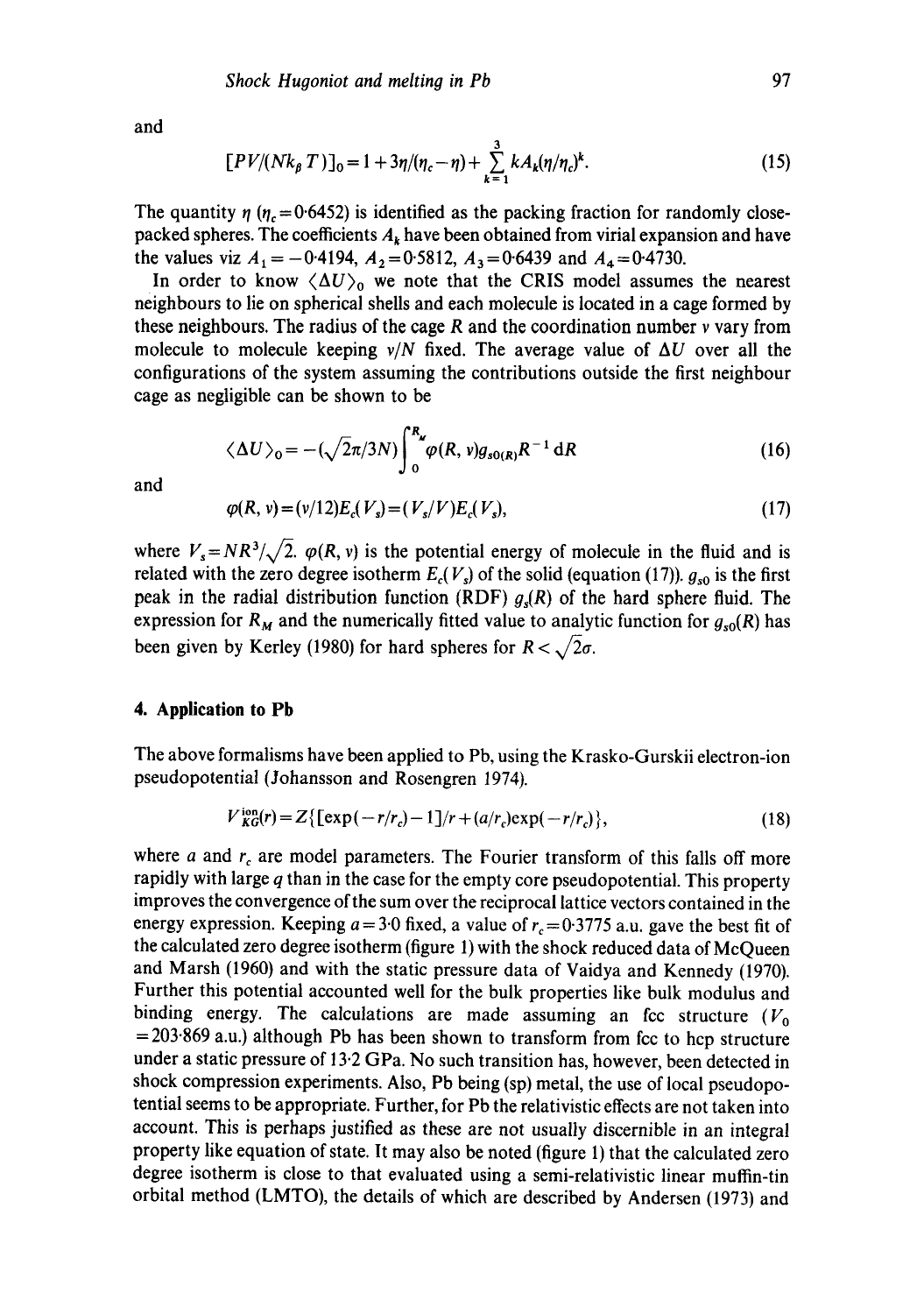

Figure 1. Zero degree isotherm for Pb. The solid curve is calculated using the solid state pseudopotential theory and the dashed curve is obtained using the LMTO program. Open circles are points derived from the experimental shock wave data of McQueen and Marsh (1960) while closed circles are the static pressure data of Vaidya and Kennedy (1970).

Skriver (1984). These self-consistent calculations evaluate the one-electron eigenvalues and wave functions of an ordered solid as a function of the atomic volume and crystal structure, within the general framework of the Kohn-Sham local density formalism (Skriver 1984). Frozen core approximation was employed with  $s, p, d$  and  $f$  components retained in the angular momentum basis for conduction electrons. In the LMTO pressure calculations, we also included the muffin-tin correction (Glotzel and McMahan 1979) and the contribution due to the core states which under compression are likely to become band states (Sikka and Godwal 1987). However, the contribution to the pressure from bound states was found to be small upto these compressions ( $V/V_0 = 0.6$ ). The calculations for Pb in the liquid phase were carried out using Percus-Yevick and CRIS models. The CRIS model used the zero degree isotherm which was calculated using the solid state theory (figure 1). The shock Hugoniot in solid state was obtained by iterating equations (5) to (10) with Rankine-Hugoniot equation.

$$
E - E_0 = 1/2(P + P_0)(V_0 - V). \tag{19}
$$

Here  $E_0$  and  $P_0$  are for  $V_0$ . Similarly the liquid state Hugoniot was determined using equations (11) to (18) of liquid state theory. A  $T^2$  electronic excitation contribution was also included in liquid shock Hugoniot calculations at high compressions.

It can be seen from figure 2 that the liquid Hugoniots calculated from Percus-Yevick theory and CRIS models are close to the solid state Hugoniot. The one from CRIS model is in better agreement with experimental data, where Pb is supposed to have melted. In figure 3 we show the shock temperatures for the solid and the liquid Hugoniots (CRIS model) of Pb. It can be seen that the shock temperatures in solid and liquid cases are very much different. The temperatures in the liquid case are much lower. This confirms the observations of Bennett *et al* (1978) for Pb in their studies using an empirical form for the zero degree isotherm. Also a similar trend for shock temperature was observed by us in AI (Godwal *et al* 1983) where we used the pseudopotential hard sphere perturbation method coupled with Percus-Yevick approximation for liquid structure factor.

We obtained an estimate of the melting point of Pb on Hugoniot from the scaling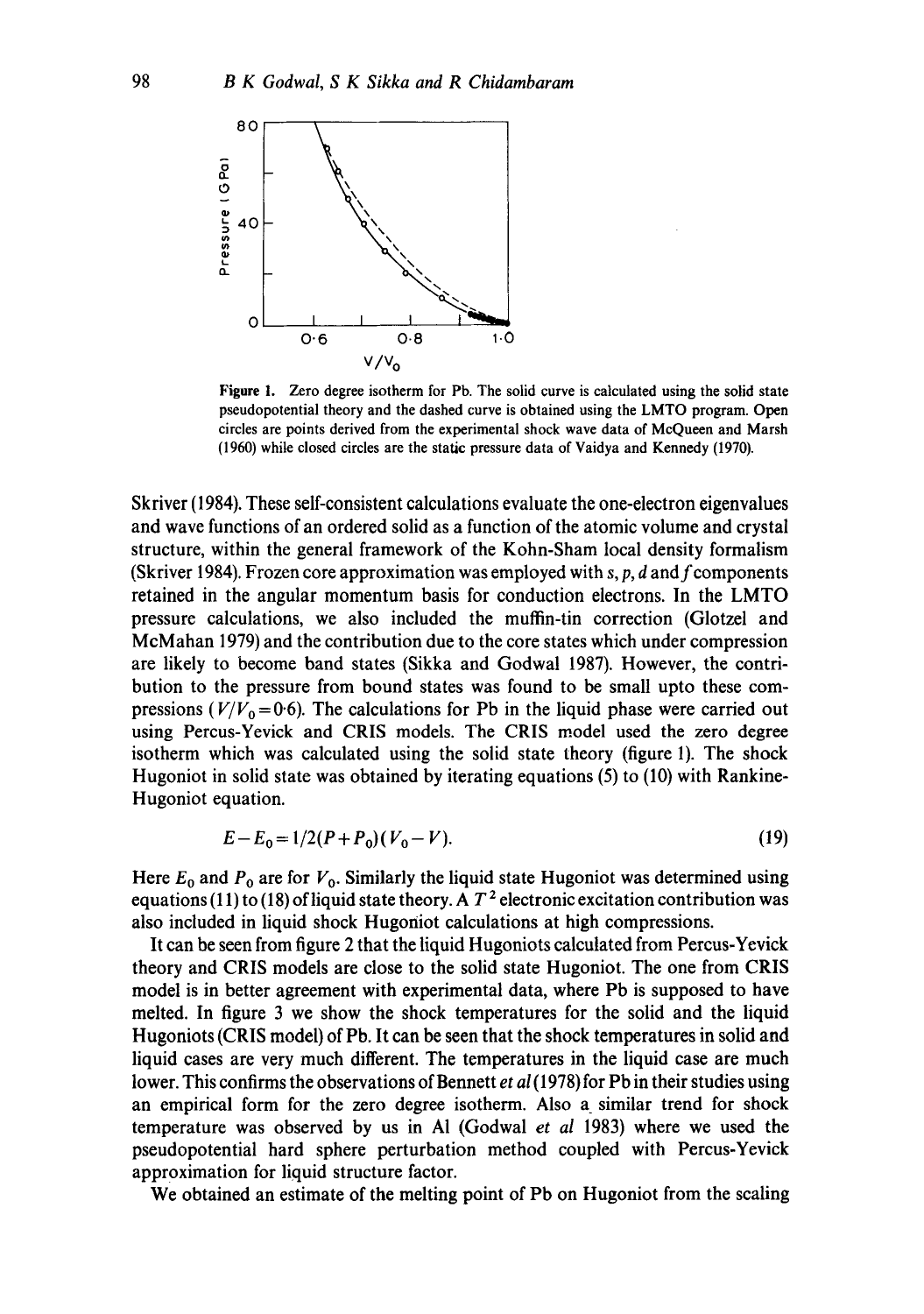

Figure 2. The calculated solid  $(---)$  and liquid  $(---)$  Hugoniots for Pb. Closed circles are Al'tshuler *et ars* (1974) experimental points and open circles are the points taken from SESAME library (Bennett *et al 1978*) while  $\Delta$  are the experimental points of McQueen and Marsh (1960).  $(-,-)$  curve is calculated using the Percus Yevick Theory (PY).



Figure 3. Temperature  $(T_H)$  along the shock Hugoniot of Pb versus  $V/V_0$ .

property of the hard sphere reference fluid, where the packing fraction  $\eta$  is nearly constant (=0.45) along the melting curve (Ross 1986). This is 6380 K at  $V/V_0 = 0.6$  and  $P = 118$  GPa. The volume and pressure are close to  $V/V_0 = 0.59$  and the Hugoniot pressure of 129 GPa estimated by Schroeder and McMaster (1972). However, we disagree with Carter (1973), who showed that the calculated melting curve intersects the Rankine-Hugoniot curve close to the point at which a break in the  $U_s-U_p$  curve occurs (i.e. 23-25 GPa). Further, Mineev and Savinov (1967) using the viscosity measurements suggested that the melting in Pb behind the shock wave front takes place in the pressure range 41-124 GPa. Our estimate for melting pressure for Pb is, thus, close to their upper limit.

# **5. Conclusion**

The present calculations show that within the current obtainable accuracies in experimental P-V data, the theoretical calculations of shock Hugoniots of Pb are in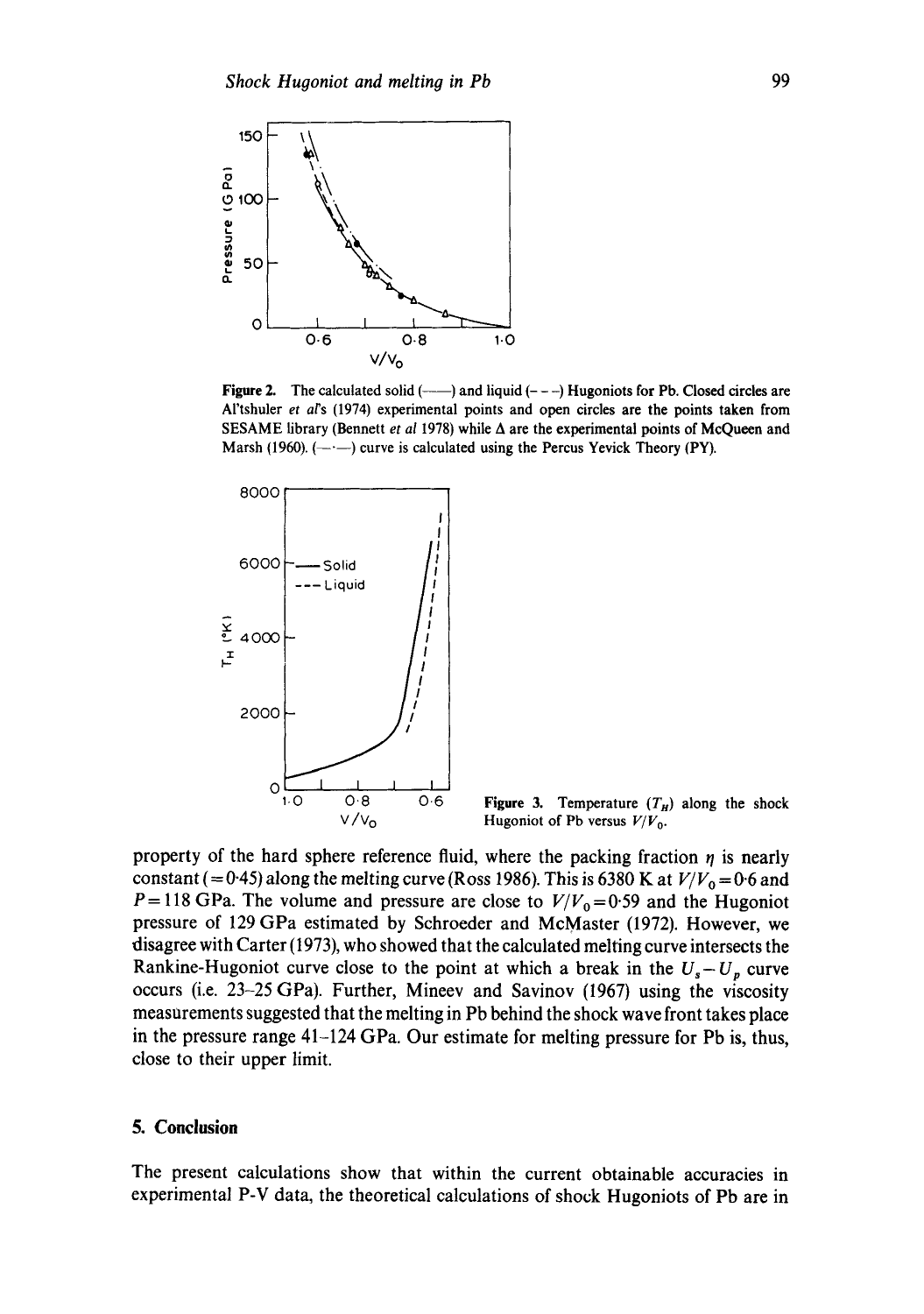**mutual agreement when evaluated using solid or liquid state theories. It is also well known that the short range environment in a solid and its liquid is generally very similar and it is this which is dominant in the total energy calculations and perhaps results in very small volume changes on melting at high pressures (Ross 1980). However, the shock temperatures for Pb are very much different in the two cases. It might thus be possible to detect shock melting in Pb by a combination of the measurement of shock temperatures and the theory. Therefore, recent attempts made by Ng** *et al* **(1985), Radousky** *et al* **(1986) and Justus** *et al* **(1986) to directly measure shock temperatures are important steps in this direction. It is expected that the accuracy of these measurements will increase in the near future and direct detection of melting will become possible.** 

#### **References**

- Andersen O K 1973 *Solid State Commun.* 13 133
- Artshuler L V, Bakanova A A and Trunin R F 1974 *JETP Lett.* 20 13
- Bennett B I, Johnson J D, Kerley G I and Rood G T 1978 Los Alamos Sci. Lab. Rep. LA 7130
- Brown J M and McQueen R G 1986 *J. Geophys. Res.* 91 7485
- Carter W J 1973 in *Metallurgical effects at high strain rates* (eds) R W Rohde, B M Butcher, J R Holland and C H Karnes (New York: Plenum) p. 171
- Carter W J, Fritz J, Marsh S P and McQueen R G 1975 *J. Phys. Chem. Solids 36* 741
- Del'puech A and Menlin A 1983 Shock waves in condensed matter, Proc. APS Topical Conf. Santa Fe, New Mexico, (eds) J R Asay, R A Graham and G K Straub (New York: Elsevier)
- Dienes G J, Welch D O and Paskin A 1980 *J. Phys. Chem. Solids* 41 1373
- Duvall G E and Graham R A 1977 *Rev. Mod. Phys.* 49 523
- Glotzel D and McMahan A K 1979 *Phys. Rev.* B20 3210 •
- Godwal B K 1980 *J. Phys.* F10 377
- Godwal B K, Sikka S K and Chidambaram R 1983 *Phys. Rep.* 102 123
- Gust W H and Royce E B 1973 *Phys. Rev.* B8 3595
- Heine V and Weaire D 1970 *Solid State Phys.* 24 249
- Johansson B and Rosengren A 1974 Fo A4 Rapport 4594-A2
- Justus B L, Huston A L and Campillo A J 1986 in *Shock waves in condensed matter* (ed.) Y M Gupta (New York: Plenum) p. 249
- Kerley G I 1980 *J. Chem. Phys.* 73 469, 478
- Mansoori G A and Canfield F B 1969 *J. Chem. Phys.* 51 4958
- McMahan A K, Hord B L and Ross M 1977 *Phys. Rev.* BI5 726
- McMahan A K, Skriver H L and Johansson B 1981 *Phys. Rev.* B23 5016
- McQueen R G and Marsh S P 1960 *J. Appl. Phys.* 31 1253
- McQueen R G, Fritz J N and Morris C E 1983 *Shock waves in condensed matter, Proc. Topical Conj.,* Santa Fe, New Mexico (eds) J R Assay, R A Graham and G K Straub (New York: Elsevier)
- Mineev V N and Savinov E V 1967 *Soy. Phys. JETP* 25 411
- Moriarty J A, Young D A and Ross M 1984 *Phys. Rev.* B30 578
- Ng A, Parfeniuk and DaSilva L 1985 *Phys. Rev. Lett. 54 2604*
- Radousky H B, Ross M, Mitchell A C and Nellis W J 1985 *Phys Rev.* B31 1457
- Radousky H B, Mitchell A C, Nellis W J and Ross M in *Shock waves in condensed matter* (ed.) Y M Gupta (New York: Plenum) p. 467
- Rasaiah J and Stell G 1970 *Mol. Phys.* 18 249
- Ross M 1979 *J. Chem.* Phys. 71 1567
- Ross M 1980 *Phys. Rev.* B21 3140
- Ross M 1986in Advances in high pressure studies on chemical and biochemical systems, NATO Advanced Study Institute, Corfu, Greece
- Schroeder R C and McMaster W H 1972 Lawrence Radiation Lab. Rep. UCRL 51253
- Sikka S K and Godwal B K 1987 *Phys. Rev.* B35 1446